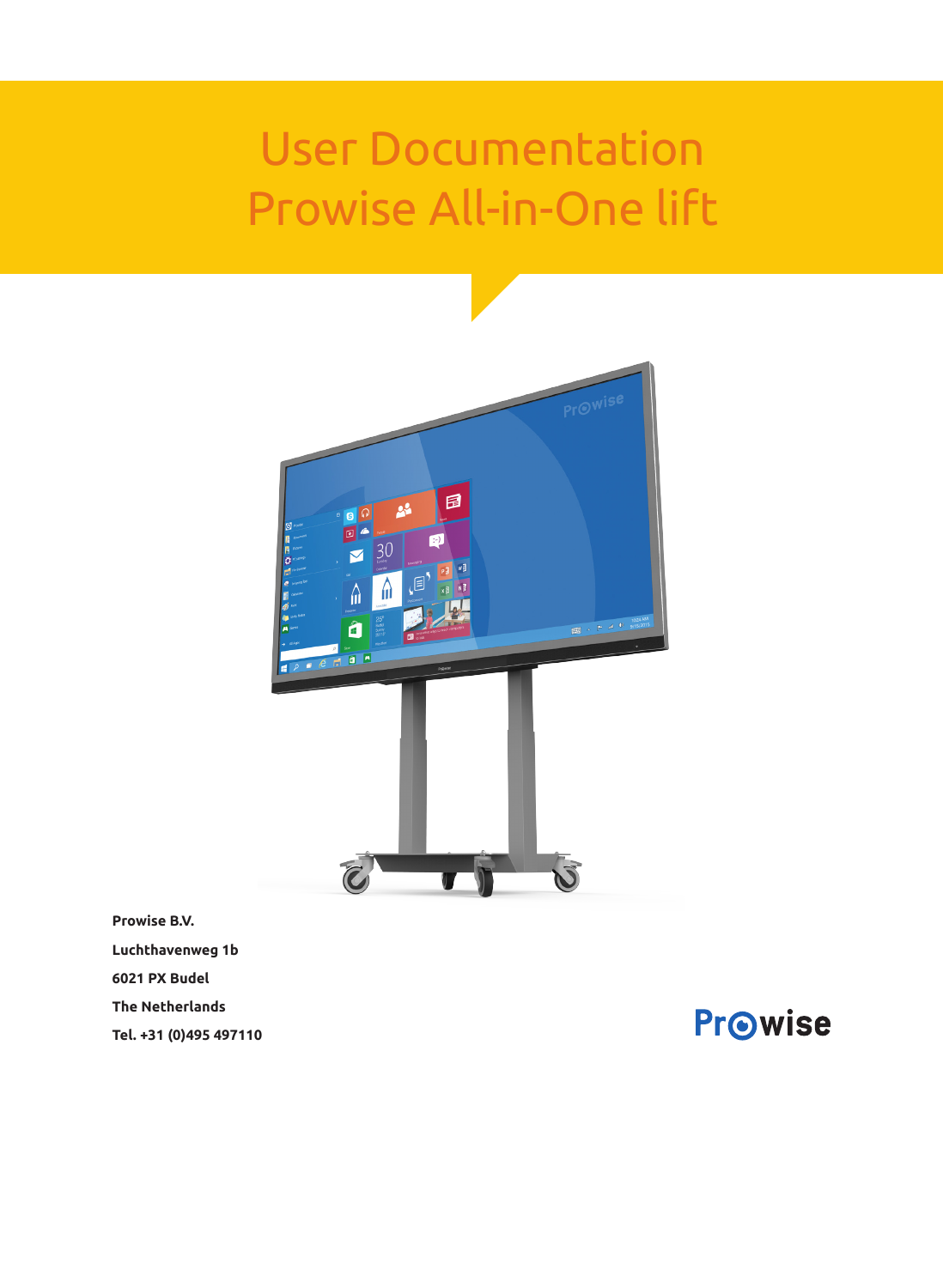### CE marking

This machine has CE marking. This means that the All-in-One lift meets the applicable European guidelines. These guidelines are stated in the Declaration of Conformity.



Only use the installation in accordance with the rules and instructions given in this instruction manual. Contact Prowise B.V. if in doubt as to how to use the installation.

We assume that you, your employees and others who use the machine or come into contact with it know how to handle it. This includes the correct use, maintenance and repair of the machine, as described in this instruction manual. This also means that operators must have learnt how to use a machine through training and experience.

### Disclaimers:

Prowise B.V. does not except liability for unsafe situations, accidents and damage as a result of: Ignoring warnings or instructions stated on the All-in-One lift or in this documentation.

- Using the machine for other purposes than or under different conditions to those stated in this documentation.
- Changes made to the All-in-One lift. This also includes using non-original replacement parts.
- Insufficient maintenance.
- The unauthorized removal of safety covers and/or guards.
- The unskillful use of the machine.
- Alterations and/or changes that affect the safety of the machine may not be made without the permission of Prowise B.V. They are not made under the responsibility of Prowise B.V. and are at the full responsibility of the person who makes the changes. The warranty is invalidated as soon as alterations and/or changes are made to the machine.

Prowise B.V. is not liable for consequential damage as a result of faults with the All-in-One lift (for example, damage to products or the interruption of operations).

© Prowise B.V.

No part of this documentation may be reproduced in any form whatsoever without the permission of Prowise B.V.

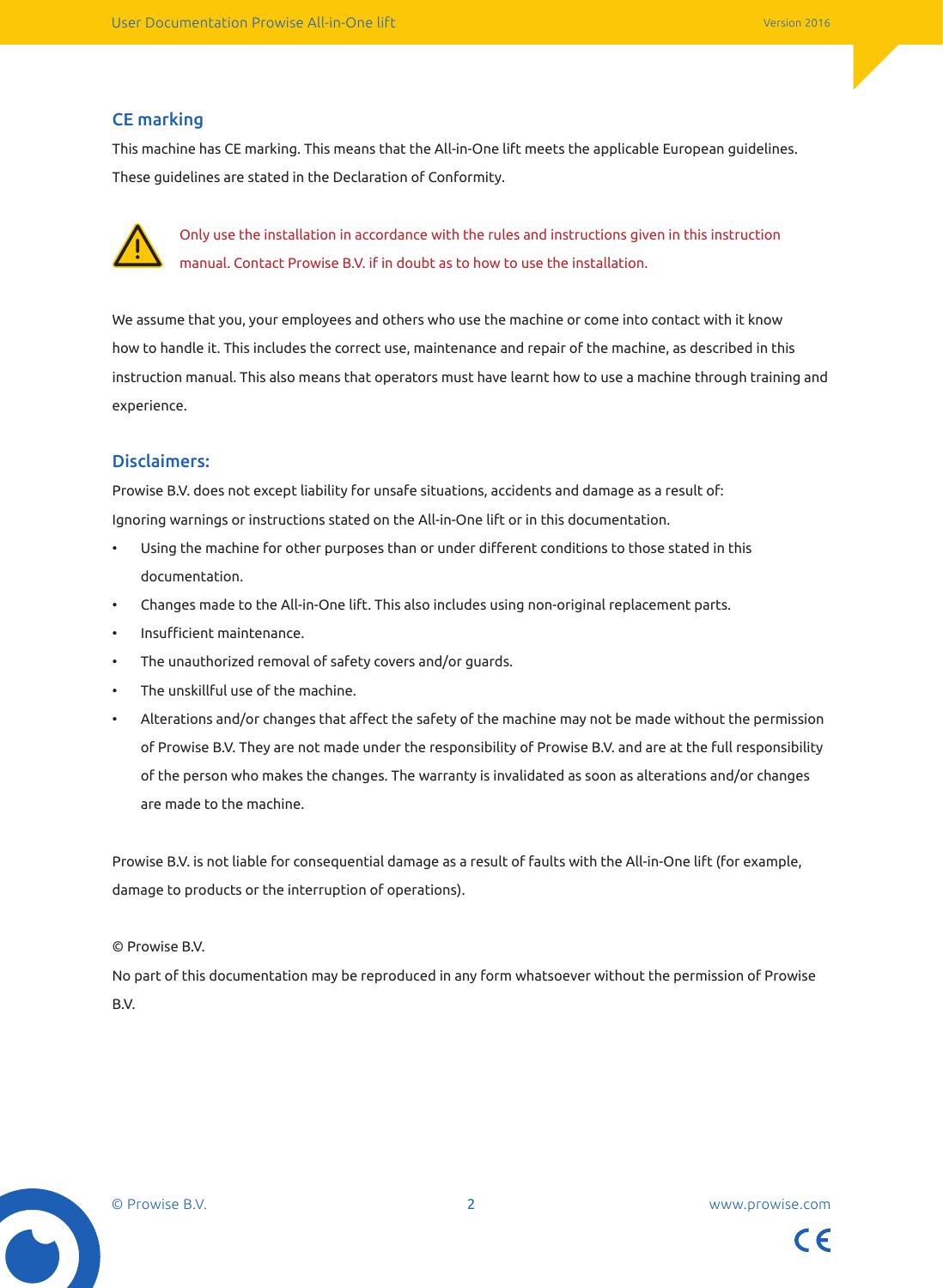### Declaration of Conformity

(in accordance with appendix II.1.A of the Machinery Directive)

With regard to the Machinery Directive. We, Prowise B.V. Luchthavenweg 1b 6021 PX Budel The Netherlands

Declare under sole responsibility that: We are the manufacturer of the product:

The All-in-One lift with serial number: BW.LIFT.X

to which this declaration refers, is in conformity with the applicable requirements of the following directive(s):

- Machinery Directive 2006/42/EC
- Low Voltage Directive 2006/95/EC
- EMC Directive 2004/108/EC

The following harmonized standards apply:

- NEN-EN-ISO 12100
- NEN-EN 349
- NEN-EN 953
- NEN-EN-ISO 13857
- NEN-EN 60204-1

| Location: | Budel        |
|-----------|--------------|
| Date:     | 15-Dec-14    |
| Name:     | Prowise B.V. |

Management of Prowise B.V.



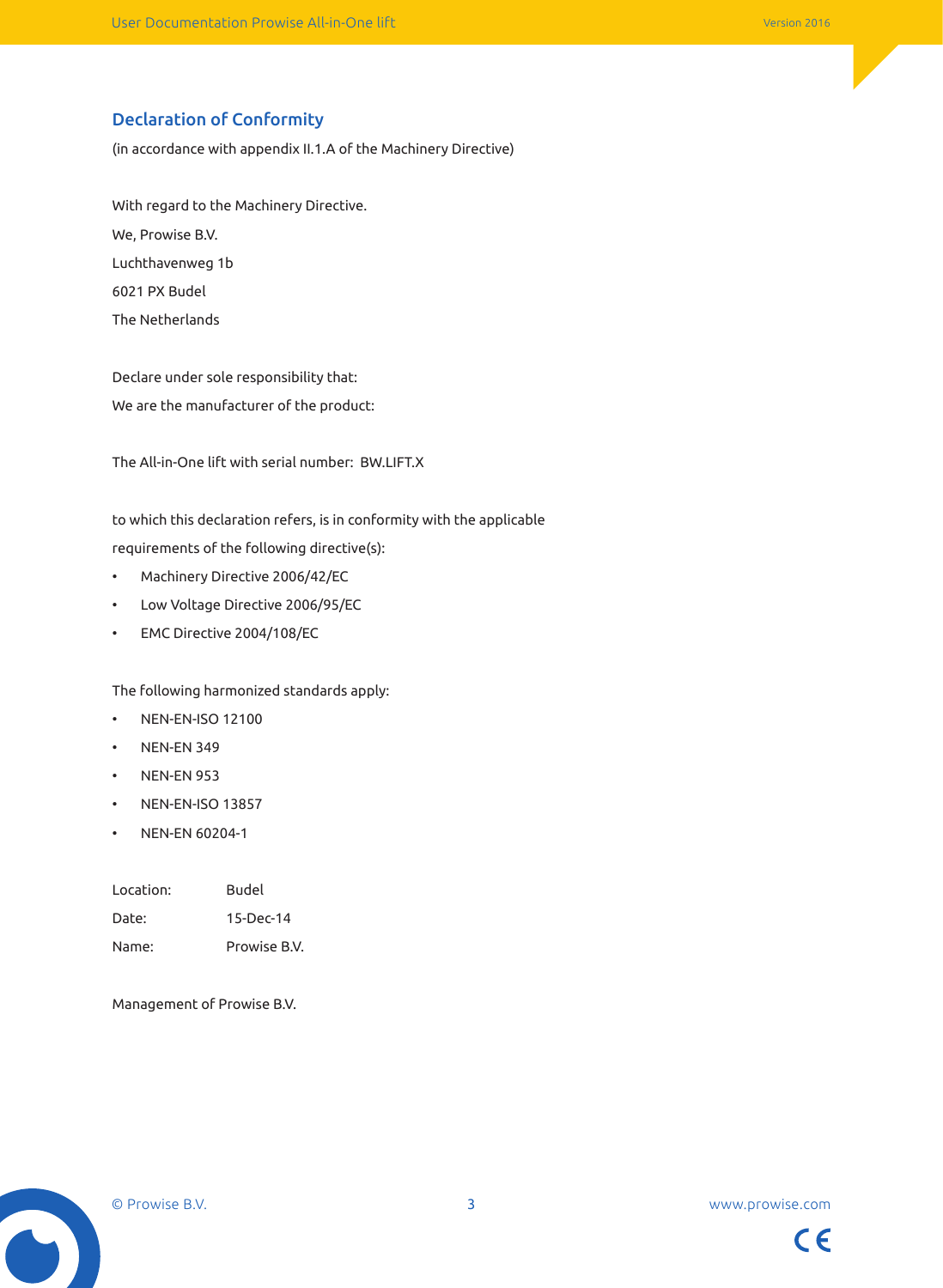# **Contents**

| 1. | Introduction                                      | $\overline{7}$ |
|----|---------------------------------------------------|----------------|
|    | 1.1 Functional description of the All-in-One lift | 7              |
|    | 1.2 Necessary accessories                         | 8              |
| 2. | Safety                                            | 9              |
|    | 2.1 Introduction                                  | 9              |
|    | 2.2 General safety rules                          | 9              |
|    | 2.3 Warnings on the machine                       | 9              |
|    | 2.4 Special safety features                       | 12             |
|    | 2.5 Physical conditions of use                    | 14             |
|    | 2.6 Applicable directives and standards           | 14             |
|    | 2.7 Specifications                                | 14             |
| 3. | <b>Operating instructions</b>                     | 15             |
|    | 3.1 General information                           | 15             |
|    | 3.2 Operation of the All-in-One lift              | 15             |
|    | 3.3 General faults                                | 17             |
|    | 3.4 Cleaning                                      | 18             |
| 4. | Other work                                        | 19             |
|    | 4.1 General maintenance instructions              | 19             |
|    | 4.2 Scrapping                                     | 20             |
| 5. | Signs on the machine                              | 21             |
|    | 5.1 Type plate                                    | 21             |
|    | 5.2 Warnings                                      | 21             |
| 6. | Spare parts                                       | 22             |

 $\bullet$ 

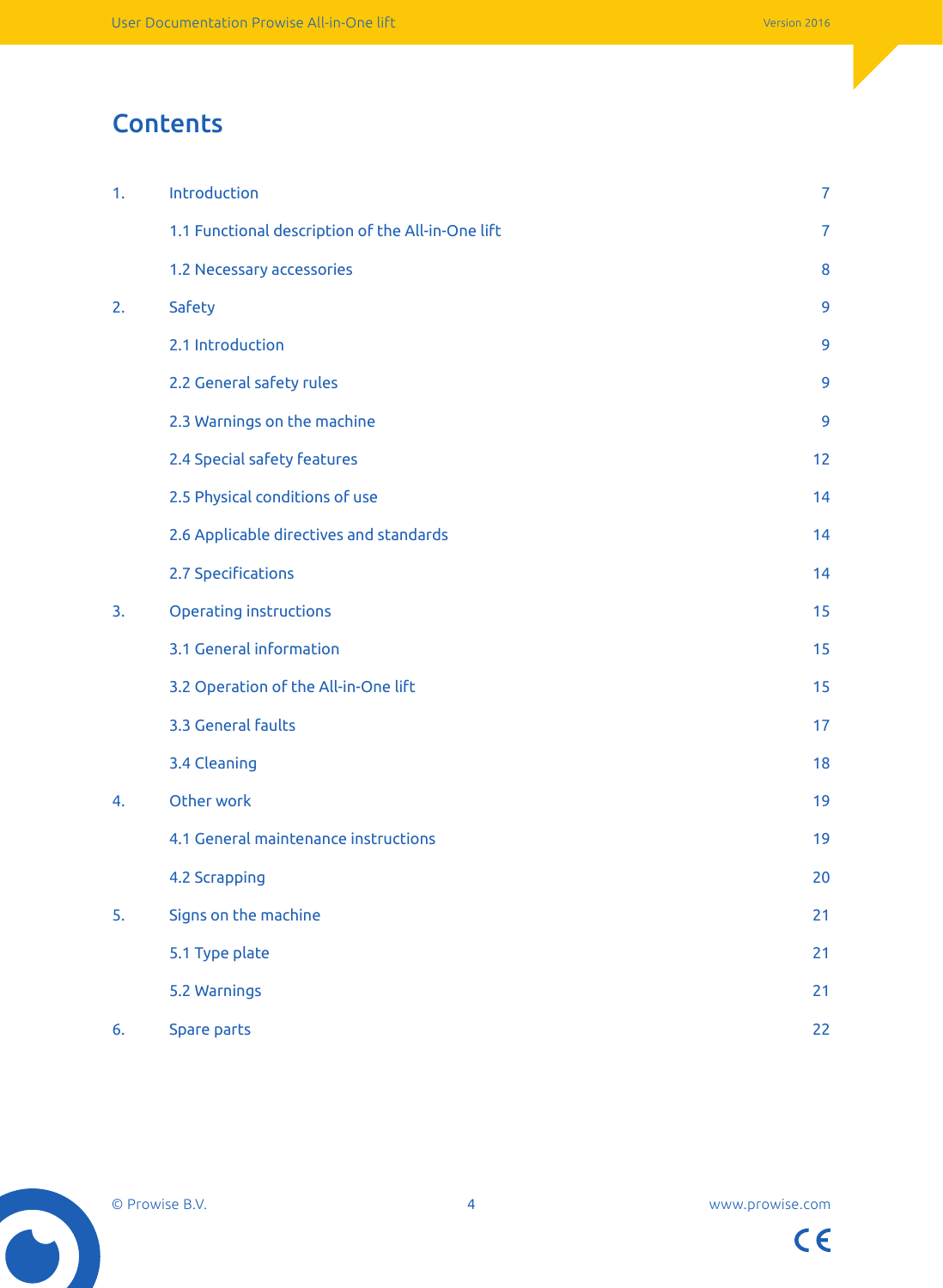# Photograph index

| Photograph 1: Control panel                          | 8               |
|------------------------------------------------------|-----------------|
| Photograph 2: IEC 60320, C13                         | 8               |
| Photograph 3: PIC 337 warning pictogram              | 10 <sup>°</sup> |
| Photograph 4: PIC 337 and PIC 616 warning pictograms | 11              |
| Photograph 5: Swivel wheel with brake                | 12              |
| Photograph 6: Extendible parts                       | 13              |
| Photograph 7: Fixed guard of tipping unit            | 13              |
| Photograph 8: Lift operating buttons                 | 16              |
| Photograph 9: Tipping unit operating buttons         | 17              |

# Figure index

| Figure 1: All-in-One lift                          |    |
|----------------------------------------------------|----|
| Figure 2: PIC 337 Risk of hand injuries            | 9  |
| Figure 3: PIC 616 Observe the instructions for use | 11 |
| Figure 4: Load indication                          | 11 |



 $\bullet$ 

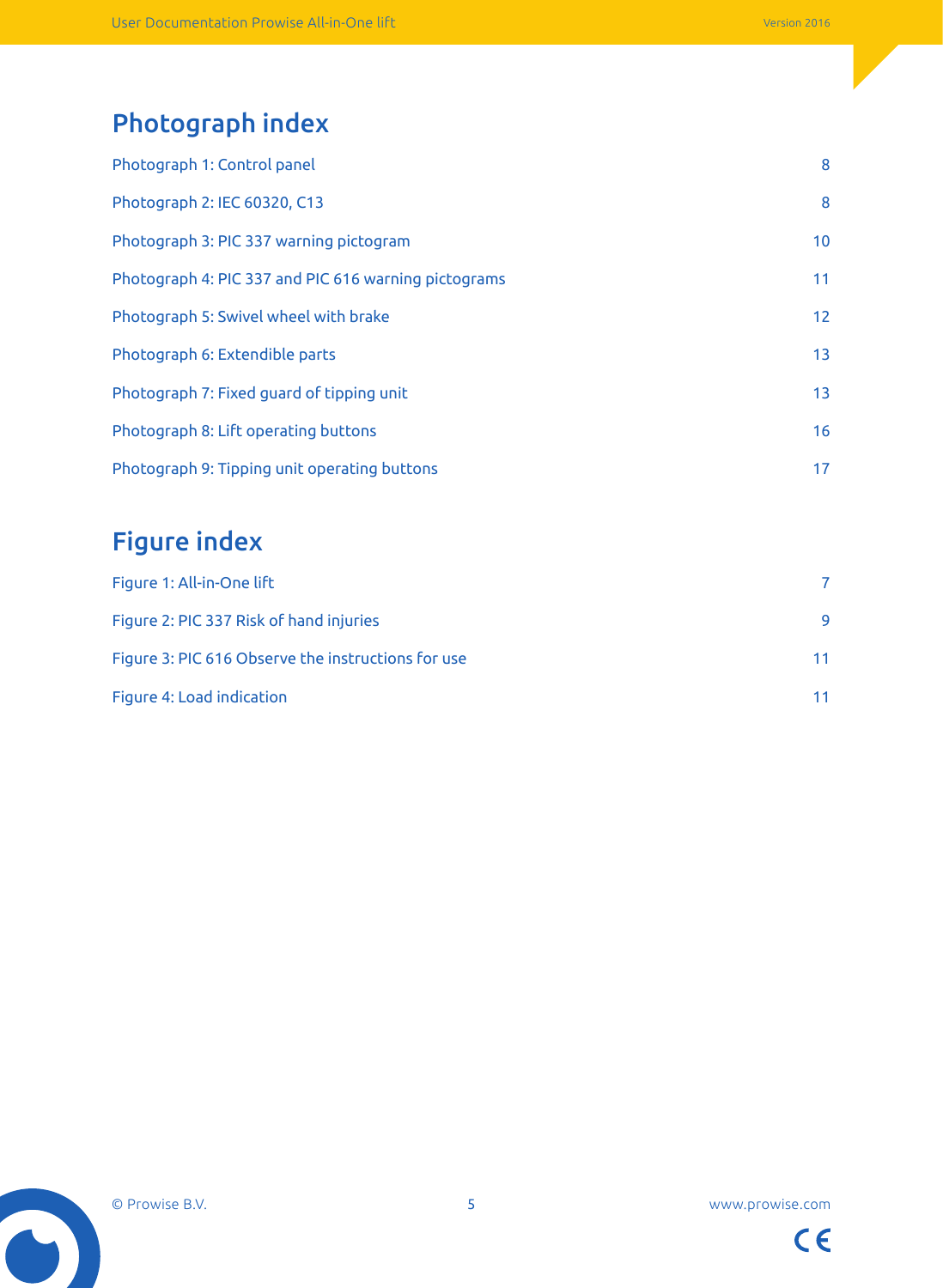### How to use this documentation

This documentation has been specially written for people who use the All-in-One lift. Only adults may use the All-in-One lift.

Prowise B.V. has a technical assembly file for the All-in-One lift. The file contains the following:

- A risk analysis of the All-in-One lift with a description of the required measures.
- The technical documentation of the components that are part of the All-in-One lift.



The sections of text that are important for the safety of people are printed in red.



**Important tips or references are preceded by the pictogram shown opposite and are printed in bold, just as this text is.**

The details shown in the photographs may differ from those of the All-in-One lift delivered to you.



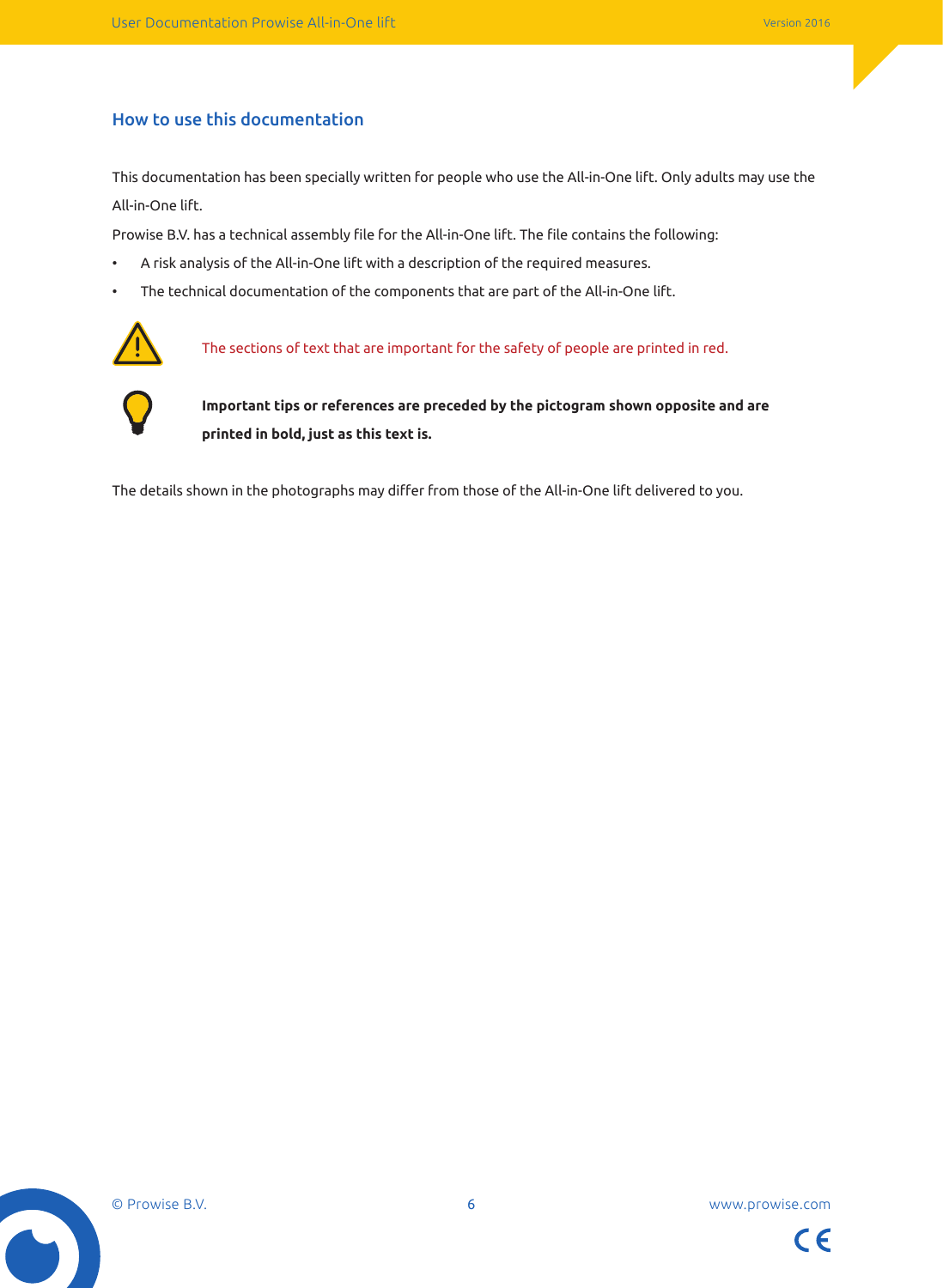# 1 Introduction

### 1.1 Functional description of the All-in-One lift

The All-in-One lift can be used to easily alter the height and tilting angle of the mounted display. Both the height and the tilting angle are electronically adjustable.

The All-in-One lift can be placed in the following positions:

- Table position (the height can be adjusted).
- Drafting table position (the height can be adjusted).
- Upright position (the height can be adjusted).

Furthermore, the All-in-One lift has a base with swivel wheels, so that it can be manually moved to a different location.

The All-in-One lift consists of the following main components. Also see figure 1 and photographs 1 and 2.



*Figure 1: All-in-One lift*

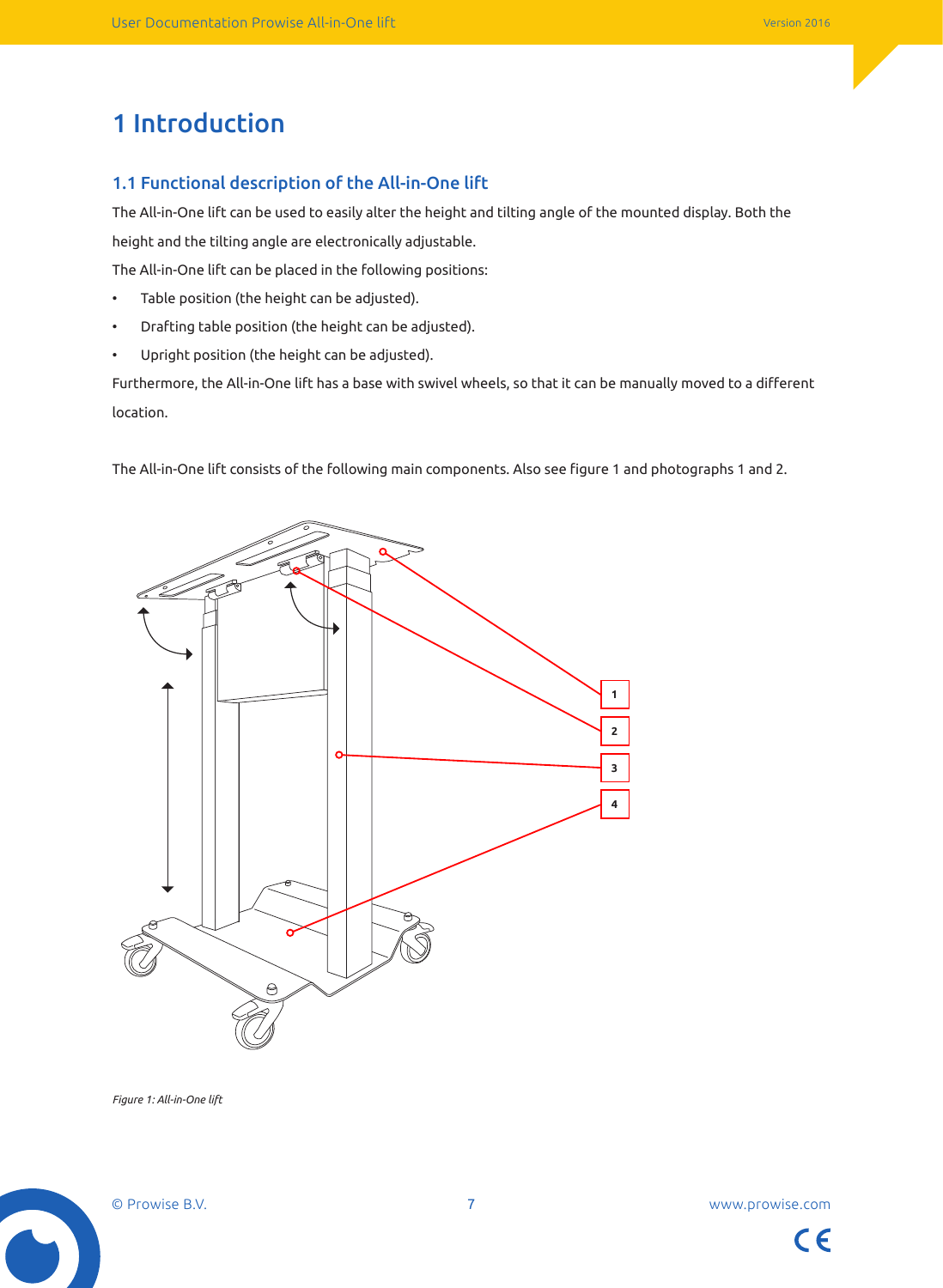



*Photograph 2: IEC 60320, C13*

- 1. Display assembly plate
- 2. Control box with tipping unit
- 3. Lift system
- 4. Footplate with 4 swivel wheels with a brake
- 5. Control panel
- 6. Power cable with power plug AUS, EU, UK, US to IEC 60320, C13

### 1.2 Required accessories

The following items belong to and are included with the All-in-One lift.

• All-in-One lift user documentation (i.e. this document).

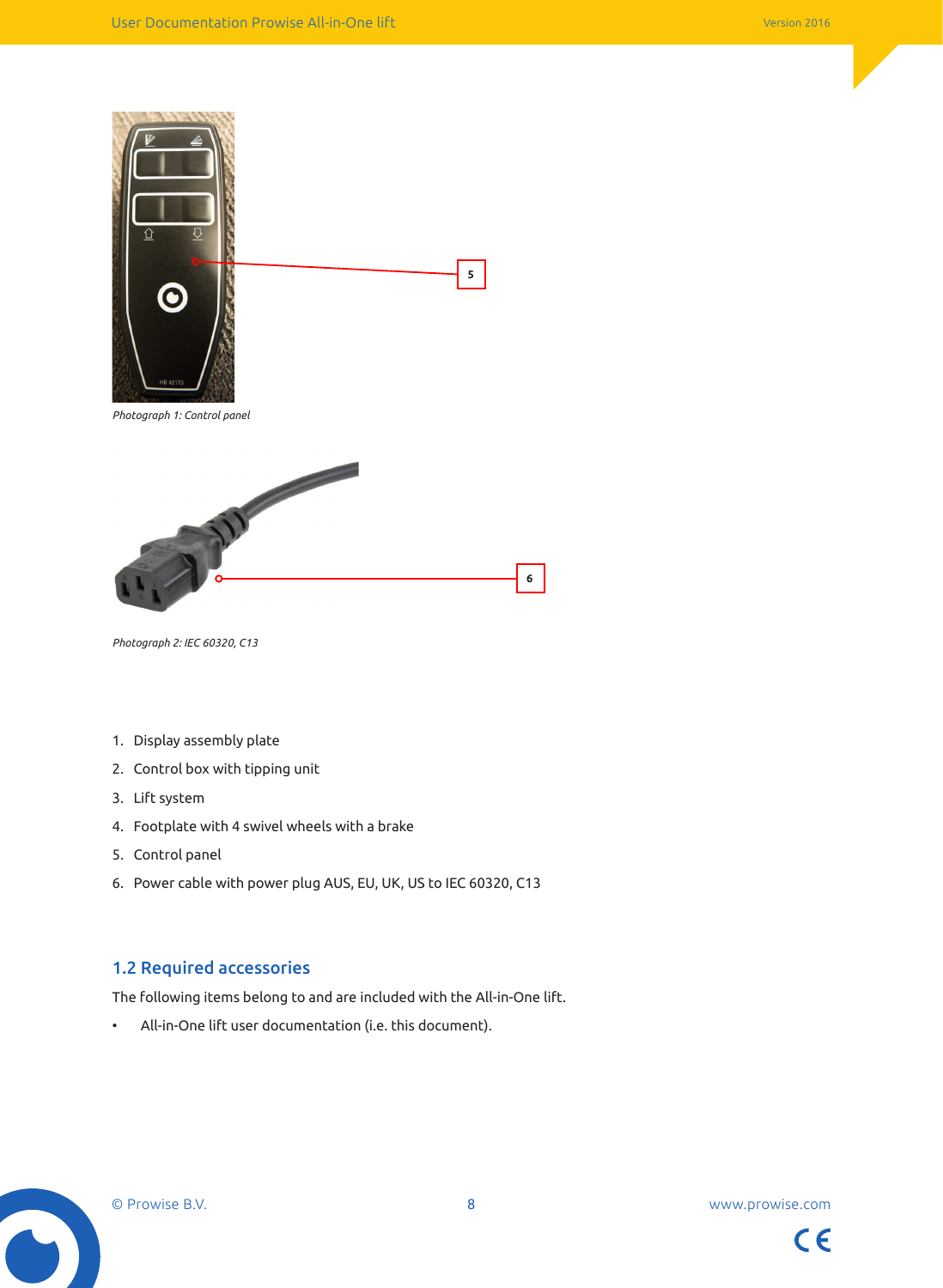# 2 Safety

#### 2.1 Introduction

The All-in-One lift has been designed and constructed so that it can be used and maintained safely, based on the use, the conditions of use and the instructions given in this document. It is, therefore, necessary for everybody who is authorized to work with or on the All-in-One lift to read and observe the instructions. The work stated in "Operating instructions" can be performed by service personnel. Work that is not stated in "Operating instructions" may only be carried out by skilled personnel. Keys or special tools provided for restricting access to certain sections or functions must not be left unattended on the machine. Only people with the required knowledge or who have received the required training may use them.

#### 2.2 General safety rules

- Only move the All-in-One lift when it is in the lowest setting.
- Do not place the lift in the vicinity of water. Do not place any liquids on or close to the lift.
- Do not open the lift by unscrewing it. There is a risk of an electric shock.
- Do not place the All-in-One lift on an incline.
- Safety features must not be removed nor rendered non-operational.
- All the required safety features must be in a good condition and function correctly.
- Make sure there is sufficient ambient lighting when carrying out maintenance work.

### 2.3 Warnings on the machine

Warning texts/pictograms are placed on the All-in-One lift. The following rules apply:

- The warnings must not be removed or damaged. The operator must regularly check whether they are still present and not damaged.
- The operator is responsible for ensuring that the warnings are always clearly visible and legible.

The pictograms/signs used are shown below:

• A risk of becoming trapped is always present. It cannot be avoided because of how the lift works. Therefore, a warning is given of this hazard by means of the warning pictogram shown in figure 2. The warning pictograms are placed in the following locations. Also see photographs 3 and 4.



*Figure 2: PIC 337 Risk of hand injuries*

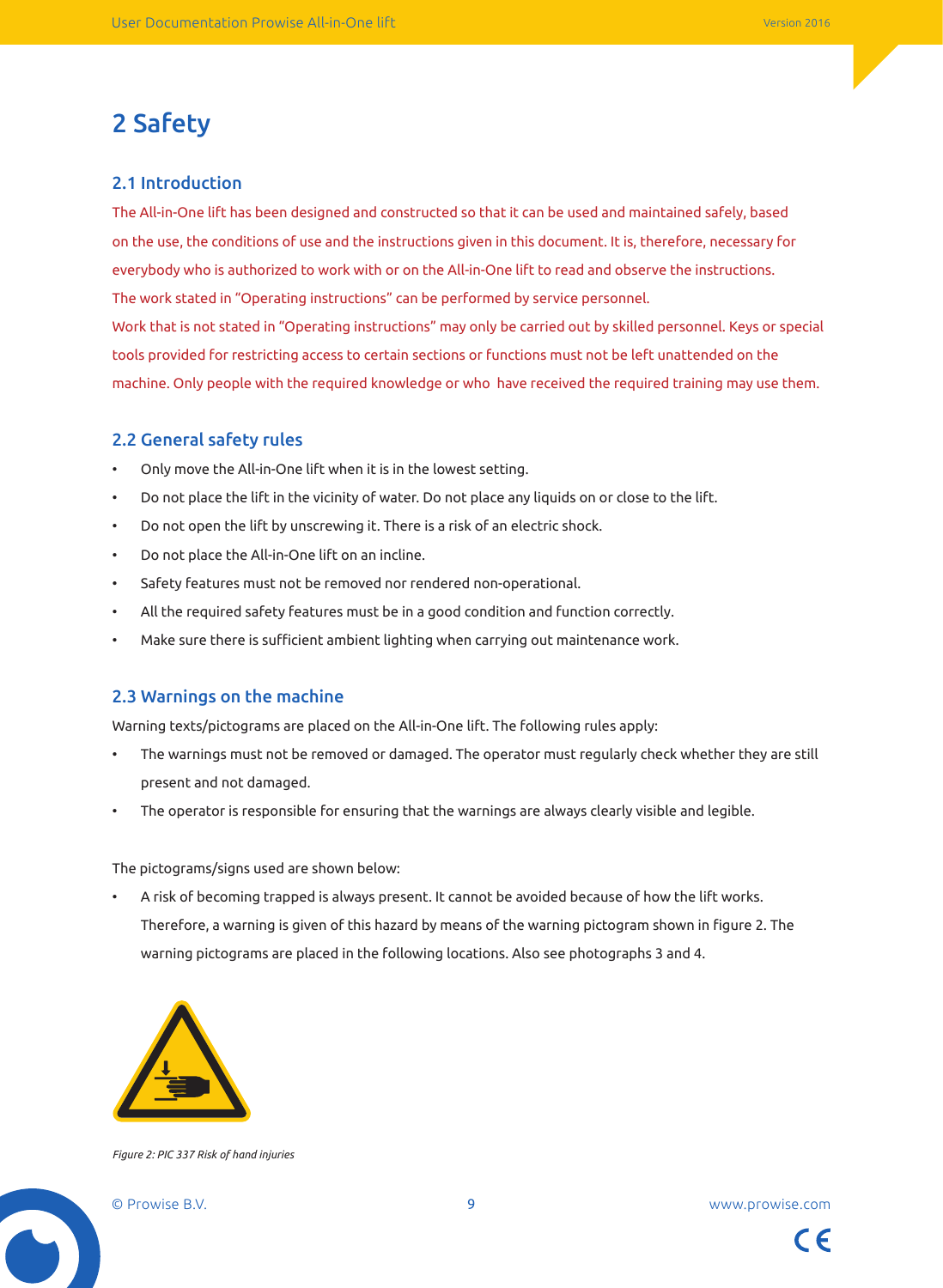

```
Photograph 3: PIC 337 warning pictogram
```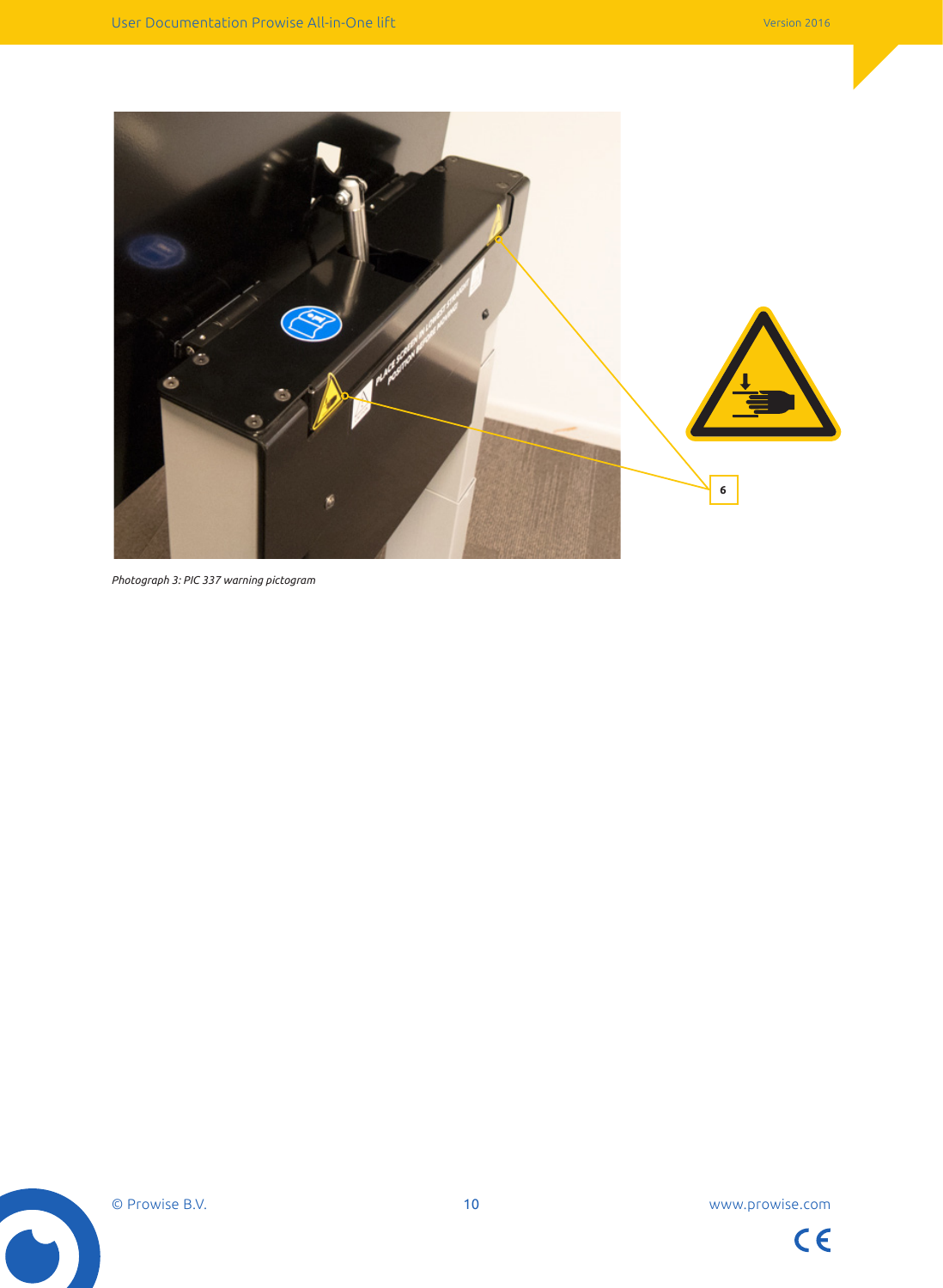• Operators must be informed that they are only permitted to operate the All-in-One lift after they have read the instruction manual. They are informed of this by means of the mandatory sign shown in figure 3 and the warning "Read the instruction manual before use". Also see photograph 4.



*Figure 3: PIC 616 Observe the instructions for use*



*Photograph 4: PIC 616 warning pictograms*

• The maximum load that the All-in-One lift can be subjected to must be specified on the All-in-One lift. Also see figure 4. This is stated on the type plate.

#### Maximum load = 75kg

*Figure 4: Load indication*



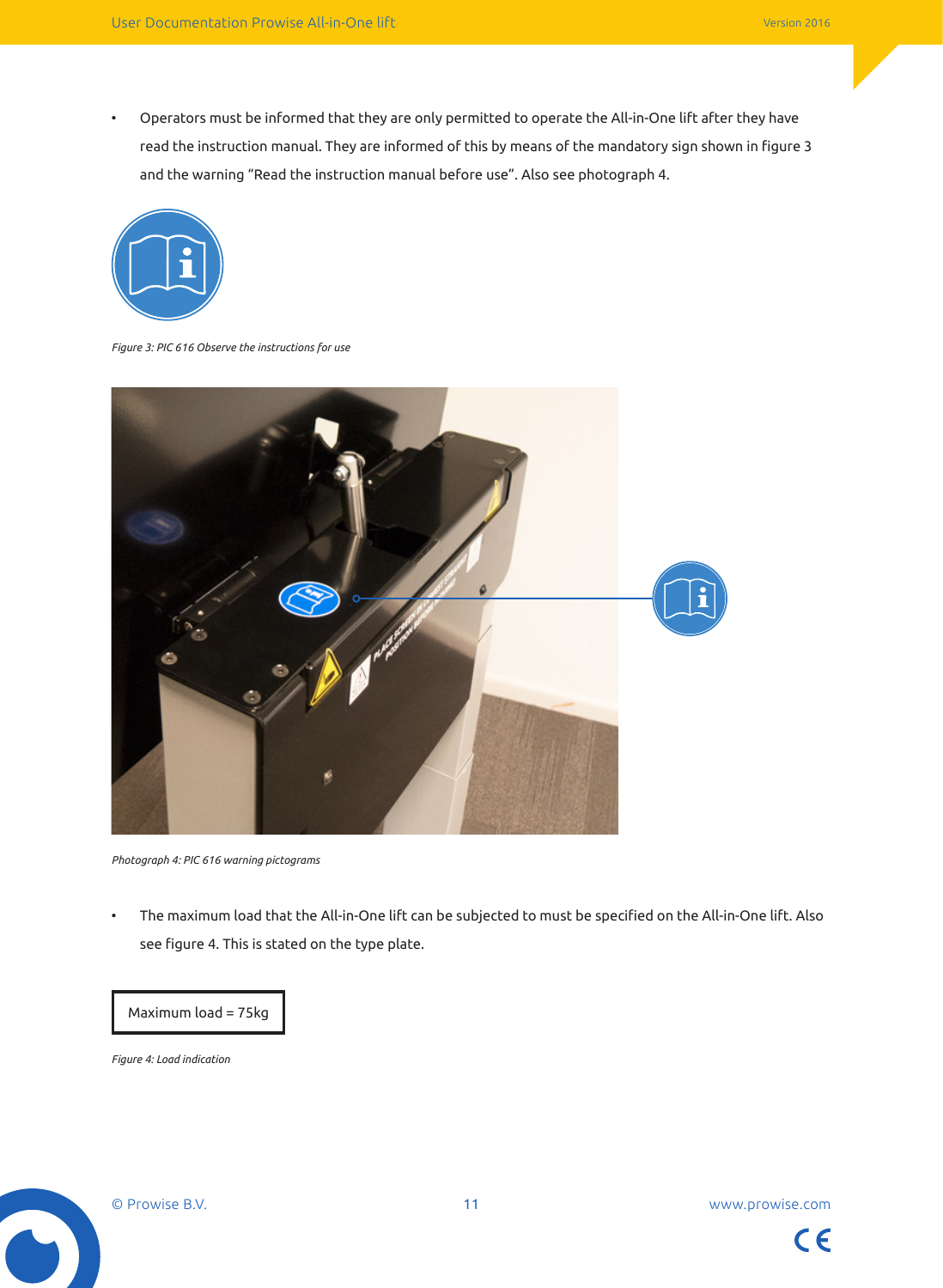### 2.4 Special safety features



Never remove a safety feature while the installation is in operation. This can result in a hazardous situation, possibly with irreversible physical injury.

The All-in-One lift has the following special safety features:

- During the lifting and tipping movements, the operating button must be pressed according to the "Hold to run" principle.
- If there is a risk of becoming trapped, the upward or downward movement will be stopped by means of the PIEZO technique.
- If a body part does become trapped, the tipping movement stops and the lift tips back a set distance.
- All four swivel wheels have a brake. Also see photograph 5.



*Photograph 5: Swivel wheel with brake*

• The lift system is designed in such a way that the gaps between the extendible parts are so small that they do not pose an extra risk of becoming trapped. Also see photograph 6.

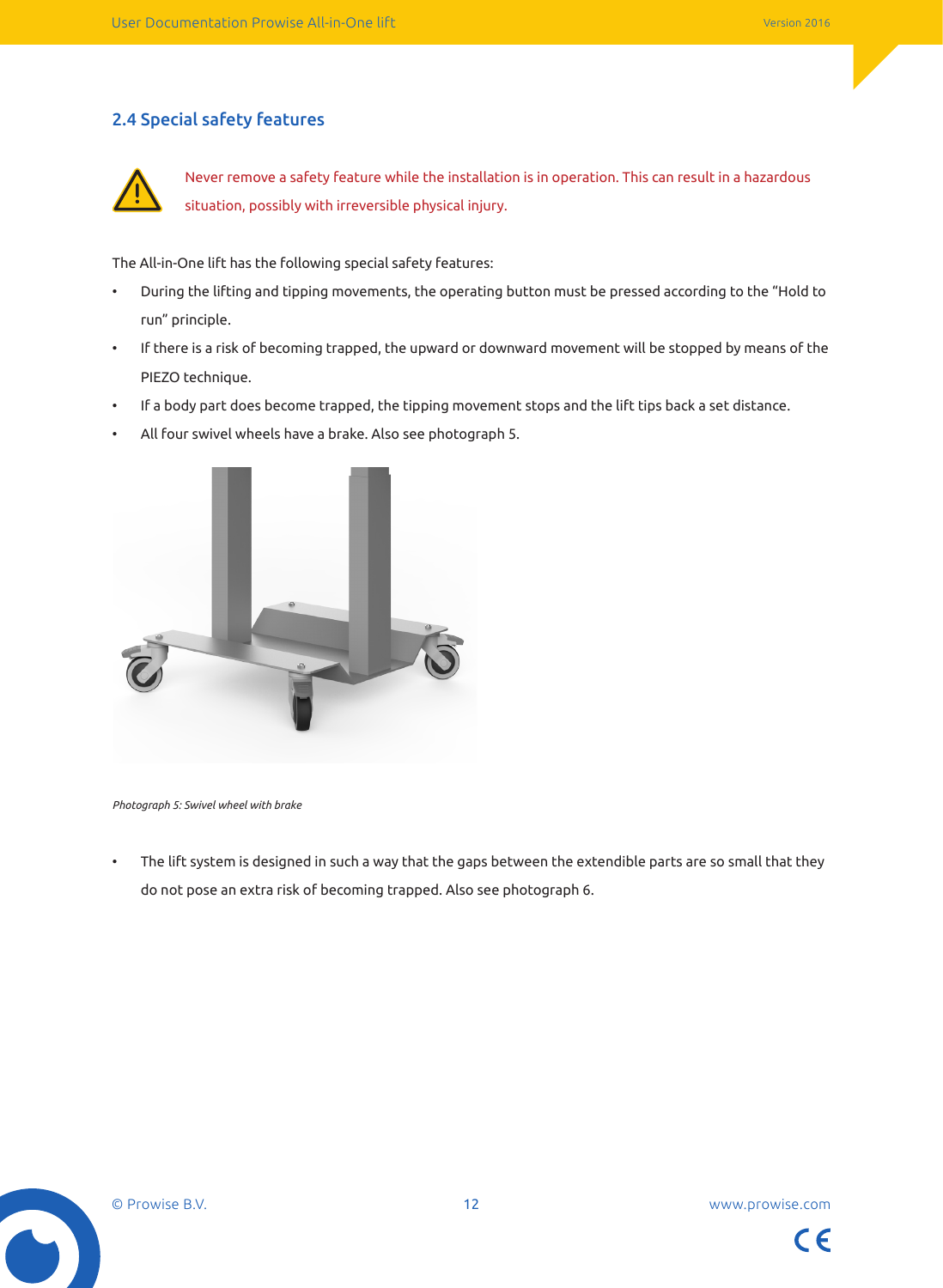

*Photograph 6: Extendible parts*

• The tipping unit has a fixed guard so that access to the hazard zone is restricted to a minimum. Also see photograph 7.



*Photograph 7: Tipping unit fixed guard*



Attention! Never start the All-in-One lift if the above-mentioned safety features are not present.

© Prowise B.V. 13 www.prowise.com

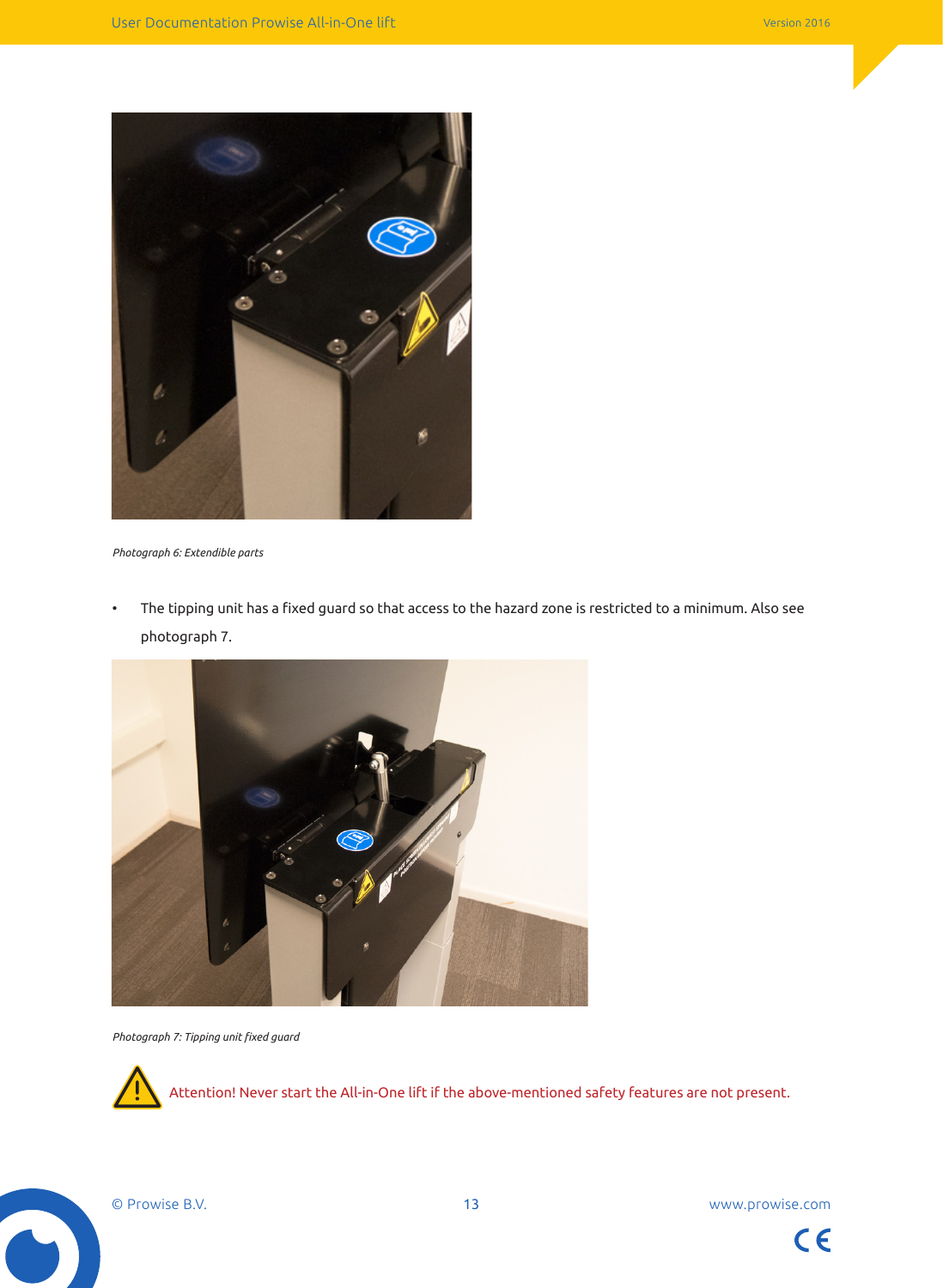### 2.5 Physical conditions of use

The following physical conditions are applicable:

| During transport/storage:         | +0 to 55 degrees Celsius                   |
|-----------------------------------|--------------------------------------------|
| Ambient temperature, operational: | +5 to 40 degrees Celsius                   |
| Relative humidity (RH) :          | 30% to 100%, condensing                    |
| Lighting:                         | Normal ambient lighting                    |
| Height:                           | Air pressure up to 1,000 m above sea level |



The All-in-One lift is not intended for use in the open air. The All-in-One lift is not suitable for use in an explosive environment.

### 2.6 Applicable directives and standards

See the Declaration of Conformity.

### 2.7 Specifications

- The maximum weight of the display = 75 kg.
- Dimensions
- 570 x 600 mm
- Height alteration 660 mm
- Height in horizontal position 664 1324 mm
- Height in vertical position 989 1649 mm
- Weight 50 kg
- Suitable for multi-touch screens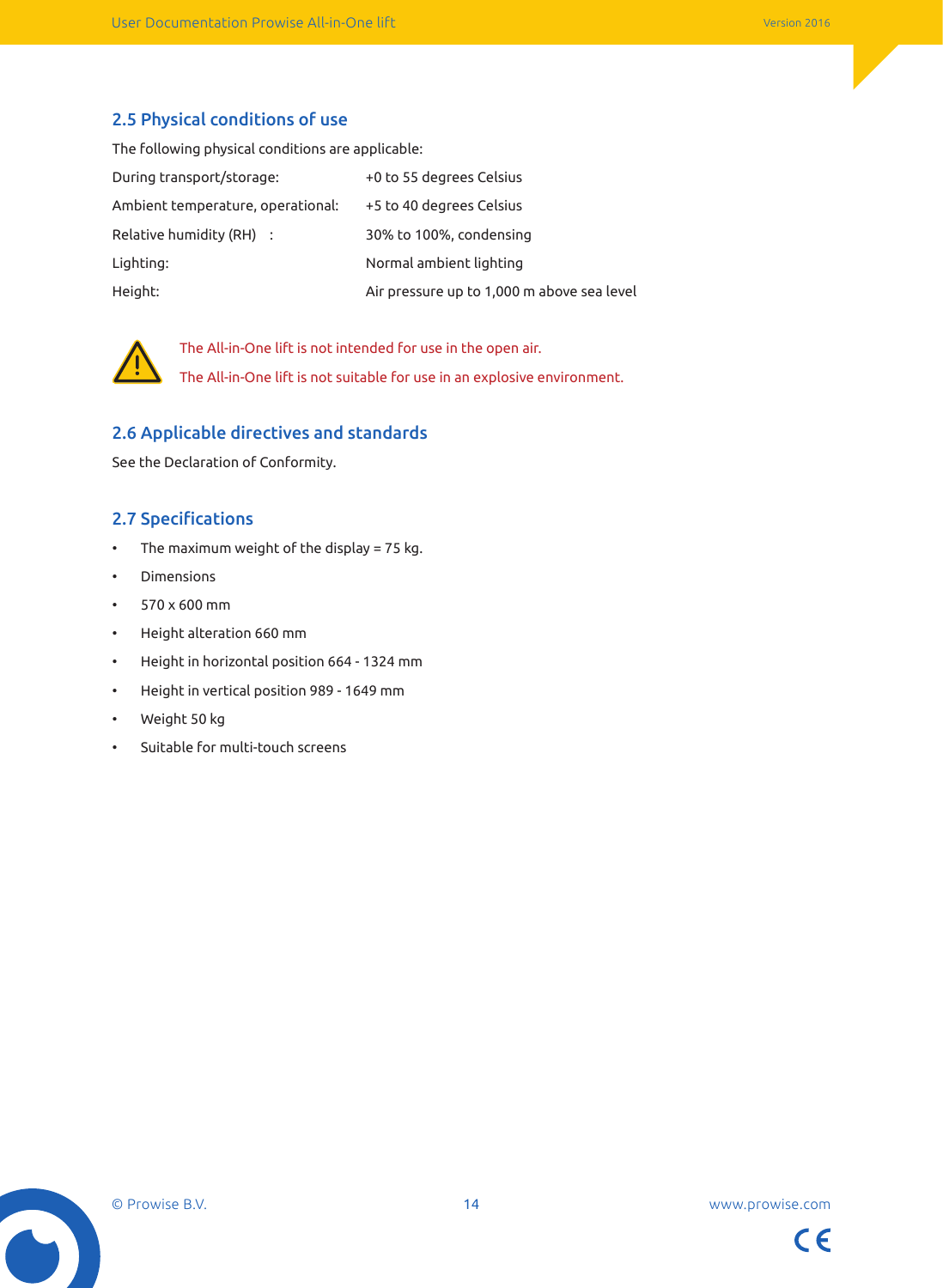# 3 Operating instructions

3.1 General information Also read chapter 2, Safety.

### *3.1.1 Operators*

This appliance is not intended for use by persons (including children) with reduced physical, sensory or mental capabilities, or lack of experience and knowledge, unless they have been given supervision and instruction concerning use of the appliance by a person responsible for their safety. The appliance should always be attended by adults. Children should be supervised to ensure that they are not nearby the appliance or do not play with the appliance.

### *3.1.2 Personal protective equipment (PPE)*

In order to operate the All-in-One lift, the operator must observe the following personal safety rules and use the following personal protective equipment:

• Do not wear loose fitting clothes, necklaces, rings, bracelets, etc.



If in doubt about whether to use personal protective equipment for certain work tasks, always consult an expert on the matter.

### 3.2 Operating the All-in-One lift

If the operator wishes to start the All-in-One lift, the operator must strictly observe the procedure given below so that personal safety is guaranteed.

The machine may only be turned on if the following conditions are met:

- The operator observes all the safety rules given in 2.2.
- All the safety features work correctly and there are no faults.
- 1. The following checks must be made before the All-in-One lift is moved:
	- The All-in-One lift is placed in the lowest setting and the display is upright.
	- The plug is removed from the plug socket and the cable is rolled up so that it is not possible to trip over the cable.
	- The brakes of the swivel wheels have been released.
- 2. Preferably have two people move the All-in-One lift.
- 3. The new location of the All-in-One lift must meet the following requirements:



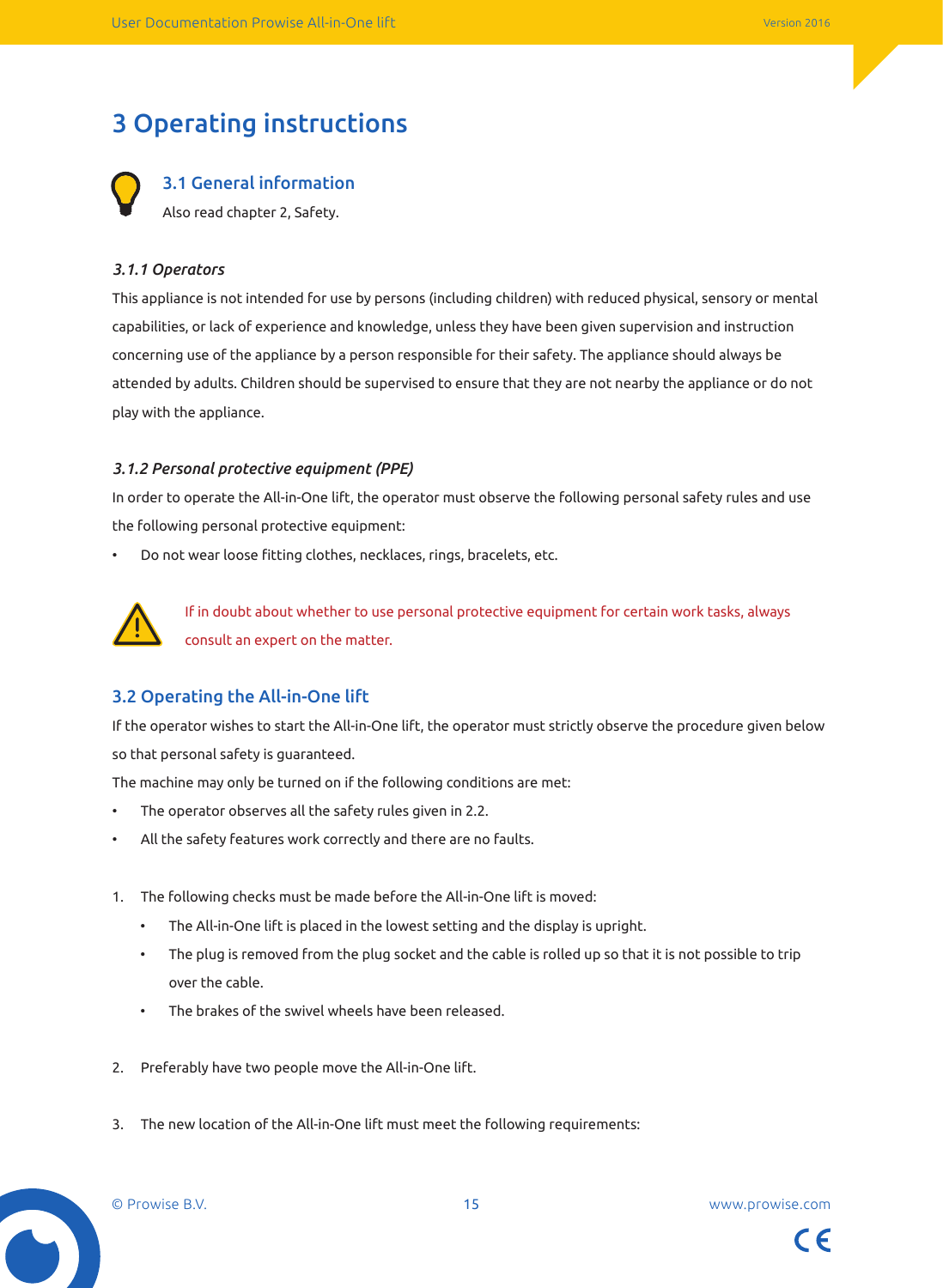- Only place the All-in-One lift on a flat and level floor.
- Do not place the All-in-One lift in the vicinity of water. Do not place any liquids on or close to the All-in-One lift.
- Make sure all the ventilation openings are uncovered, so that heat can be released.
- 4. Only connect the All-in-One lift to an earthed electrical socket.
- 5. Make sure the power cable is not placed in an aisle and that the All-in-One lift is not rolled over the power cable.
- 6. The All-in-One lift must be initialized after it has been moved. See 4.2.1 for more instructions.
- 7. The All-in-One lift must be initialized after it has not been used for a long time. See 3.2.1 for more instructions.
- 8. The software includes a safety feature that stops the movement of the All-in-One lift if the display touches something when it is moving upwards or downwards. Next, the display moves 10 mm in the opposite direction. Afterwards, the All-in-One lift can be used again, but it must first be initialized. See 4.2.1 for more instructions.

### *3.2.1 Initializing the lift*



*Photograph 8: Lift operating buttons*

- 1. Keep the button pressed until the lift has almost reached the lowest position.
- 2. Release the button.
- 3. Press the button again and keep it pressed. The lift continues to the move to the lowest position.

 $\epsilon$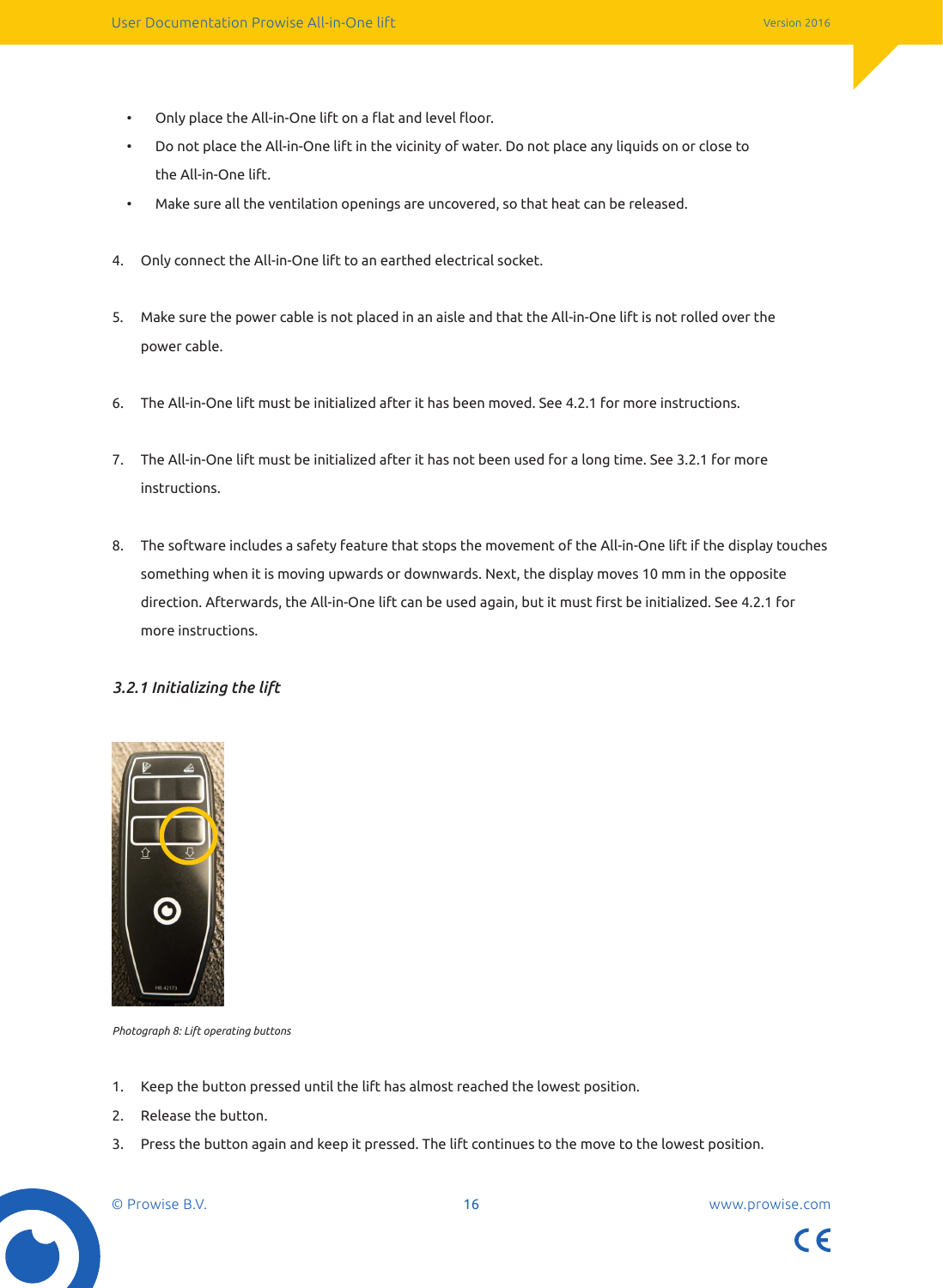Next, the lift remains still for 5 seconds. Keep the button pressed during this time.

4. Release the button once the lift starts moving back up again. It has now been initialized.

### *3.2.2 Initializing the tipping unit*



*Photograph 9: Tipping unit operating buttons*

- 1. Press the button towards horizontal position until the tipping unit is almost horizontal.
- 2. Release the button.
- 3. Press the button again and keep it pressed. The tipping unit continues to move until it is completely horizontal. Next, the unit remains still for 5 seconds. Keep the button pressed during this time.
- 4. Release the button once the tipping unit starts moving back up again. It has now been initialized.

### 3.3 General faults

#### Note!

A fault always comes at a bad time and people often try to rectify the fault as quickly as possible. However, never lose sight of safety and observe the following instructions.

- Only people who have read this user documentation may handle the machine. These people must receive instruction and training concerning the production process and how to safely operate the installation. They must also be aware of all the hazards and know how to deal with them.
- Always observe the local labour and environmental regulations, as well as the safety rules.
- Never remove a safety feature while the installation is in operation. This can result in a hazardous situation, possibly with irreversible physical injury. Use bridging tools for necessary work that requires the safety features to be removed.
- Only use spare parts that are supplied or recommended by the manufacturer. Keep a sufficient amount of spare parts in stock.
- Try to re-initialize the lift in the event of a fault. See 4.2.1 for more instructions.

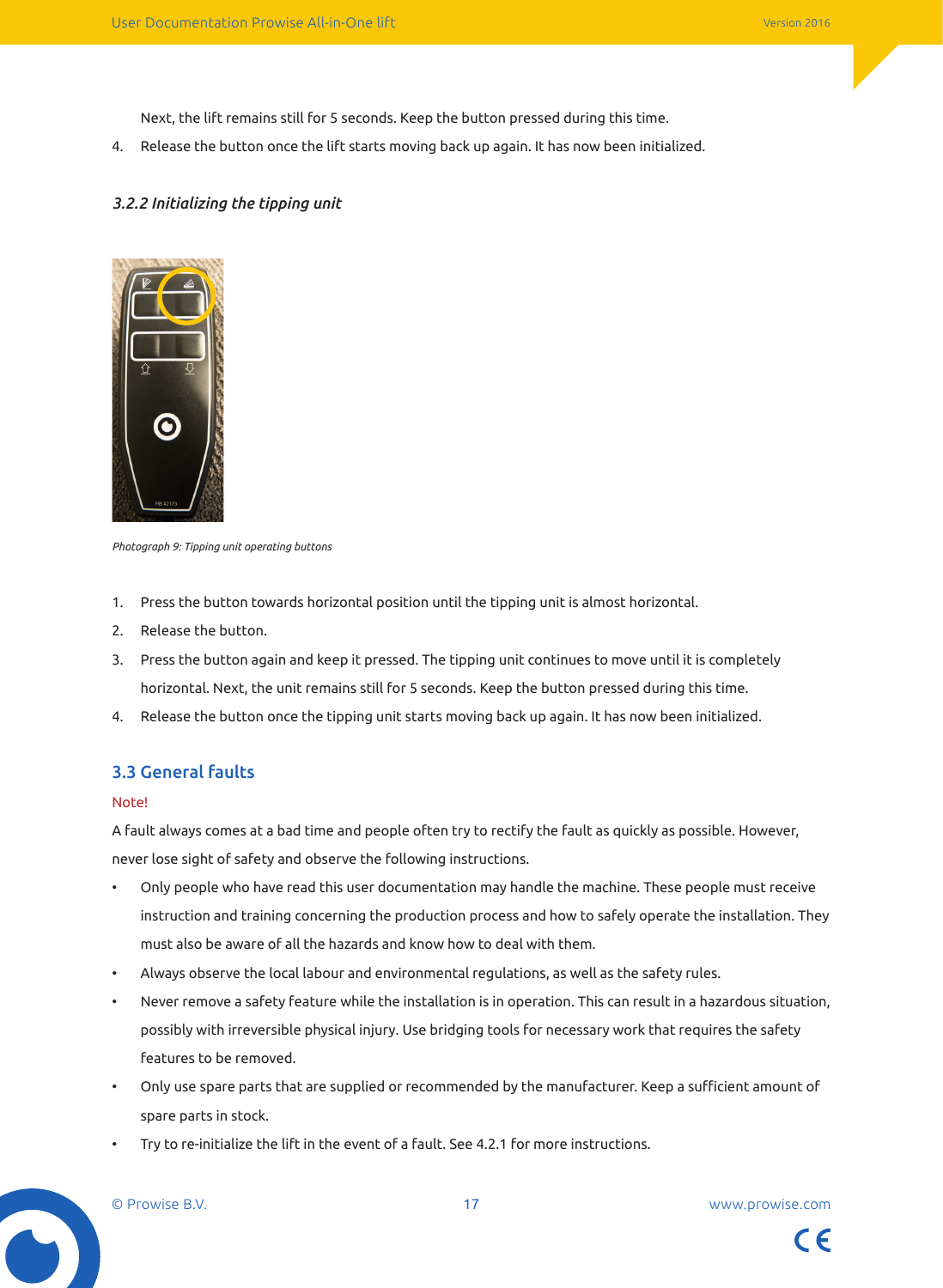• In the event of a fault, remove the plug from the plug socket and reinsert it after 2 minutes. If the fault is still present, contact the Prowise service desk.

### 3.4 Cleaning

Depending on the work to be carried out, the following instructions must be observed when cleaning the All-in-One lift:

• Thoroughly inspect all the parts for damage and faults. If in doubt, always replace the part or have it inspected by an expert.

Clean the All-in-One lift with a dry cloth.



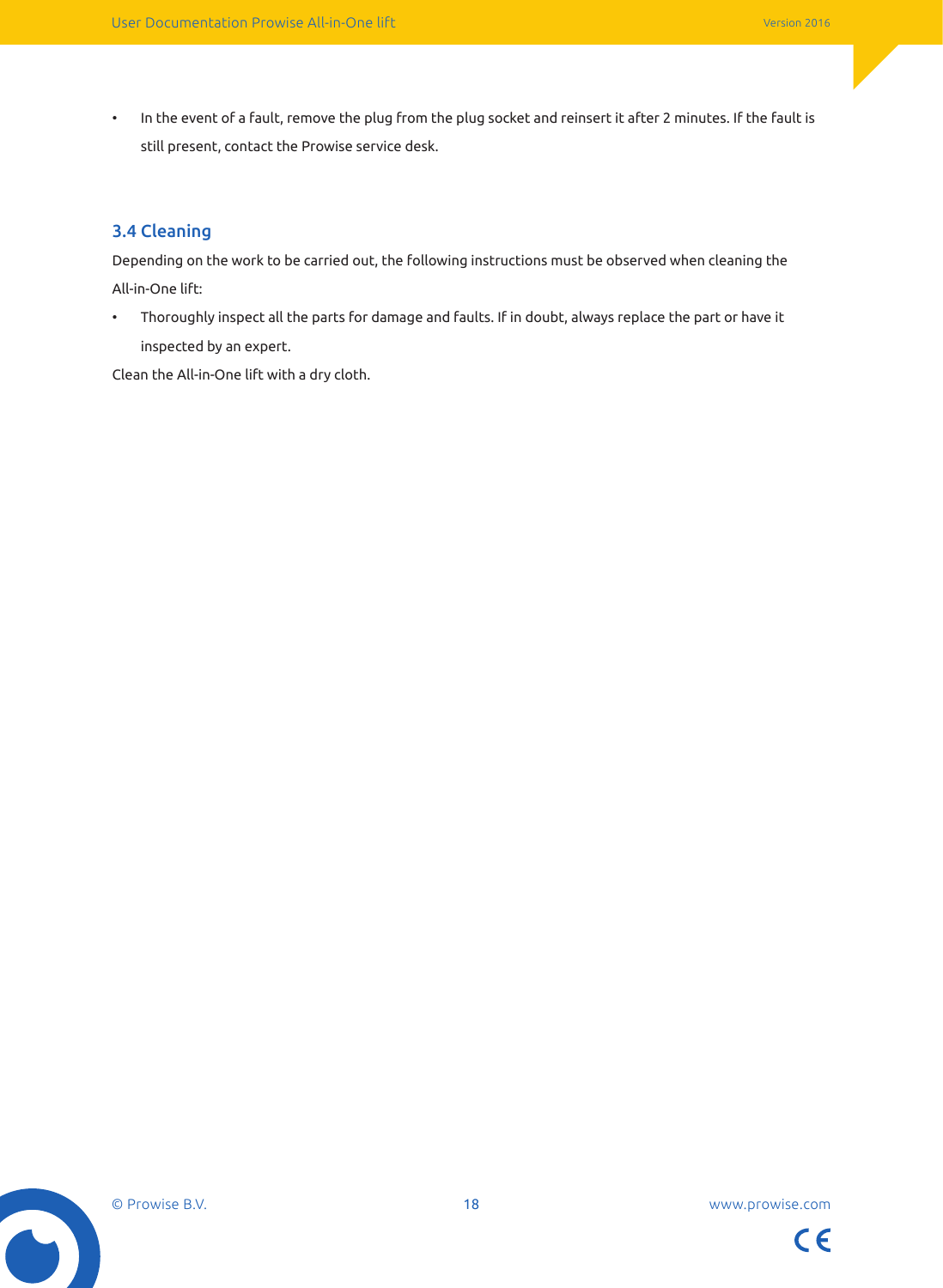# 4 Other work

### 4.1 General maintenance instructions

Maintenance is extremely important for the reliability and durability of the All-in-One lift and its components. It is the user's responsibility to notice any irregularities in the operation of the machine at an early stage and to rectify them. This prevents excessive wear of the parts and damage to the All-in-One lift. Depending on the work to be carried out, the following instructions must be observed when performing preventative and/or corrective maintenance on the All-in-One lift:

- Just as with any industrial installation, the lift must be regularly inspected and serviced. In general, it can be said that setting up and following a preventative maintenance programme (or adding one to an existing maintenance programme) benefits the operation, reliability and durability of the system at the lowest cost. It is recommended to record all measurements, maintenance work, emergencies, etc. in a logbook.
- The maintenance organization must be able to supply the necessary parts for every type of repair. It must also be able to provide skilled maintenance mechanics within a reasonable time for an inspection carried out by an authorized third party.
- Many machine-related accidents occur during maintenance or repair work. It is, therefore, important to observe the safety requirements. Three important safety points are given below. These points and the safety points given in chapter 2 must be observed.
- Extremely important: Make sure the plug is removed from the plug socket. This prevents the All-in-One lift from unexpectedly receiving a voltage supply.
- Consider your own safety and the safety of others. Do not do anything that may be considered unsafe.
- If a safety feature must be removed to carry out the maintenance work, refit it immediately after the maintenance work has been completed. The All-in-One lift must not be turned on without the necessary safety features being in place.

Preventative maintenance must be carried out regularly. The following must be carried out after every 1,000 operating hours, but at least once a year.

#### *Inspection*

Check, in particular, the following:

- Check the legibility of any warnings. Also check for damage and/or faults.
- Check all the electric cables and the control panel for damage.
- Thoroughly inspect all the parts for damage and faults. If in doubt, always replace the part or have it inspected by an expert.



Replace all the worn parts and the parts that are so damaged that they can no longer be used safely.



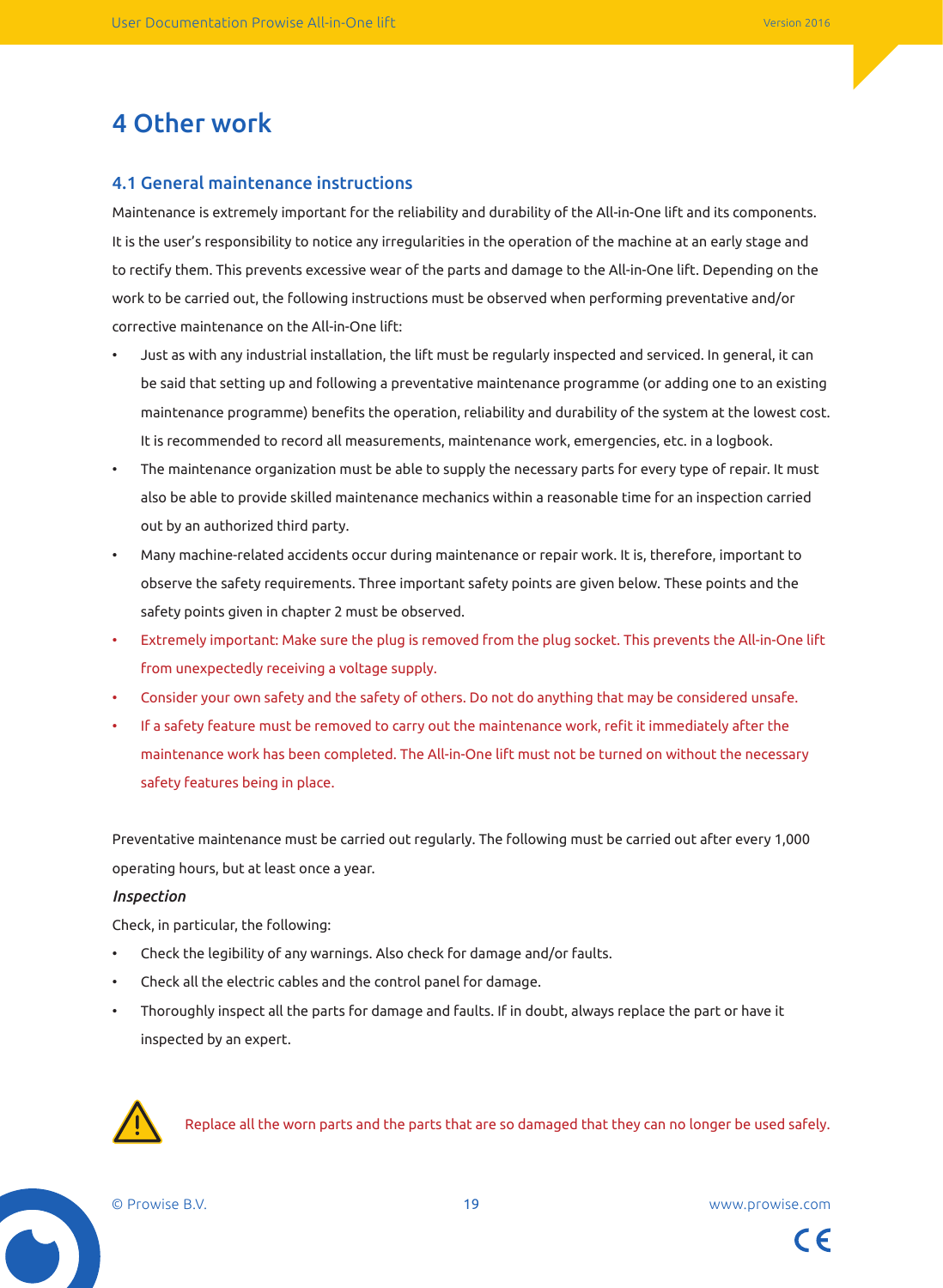### 4.2 Scrapping



If the All-in-One lift must be scrapped, the rules for waste processing that are applicable at the time and at the location of the scrapping must be observed. The machine contains commonly known materials. Waste processing methods existed at the time of construction and the people charged with scrapping the machine are at risk.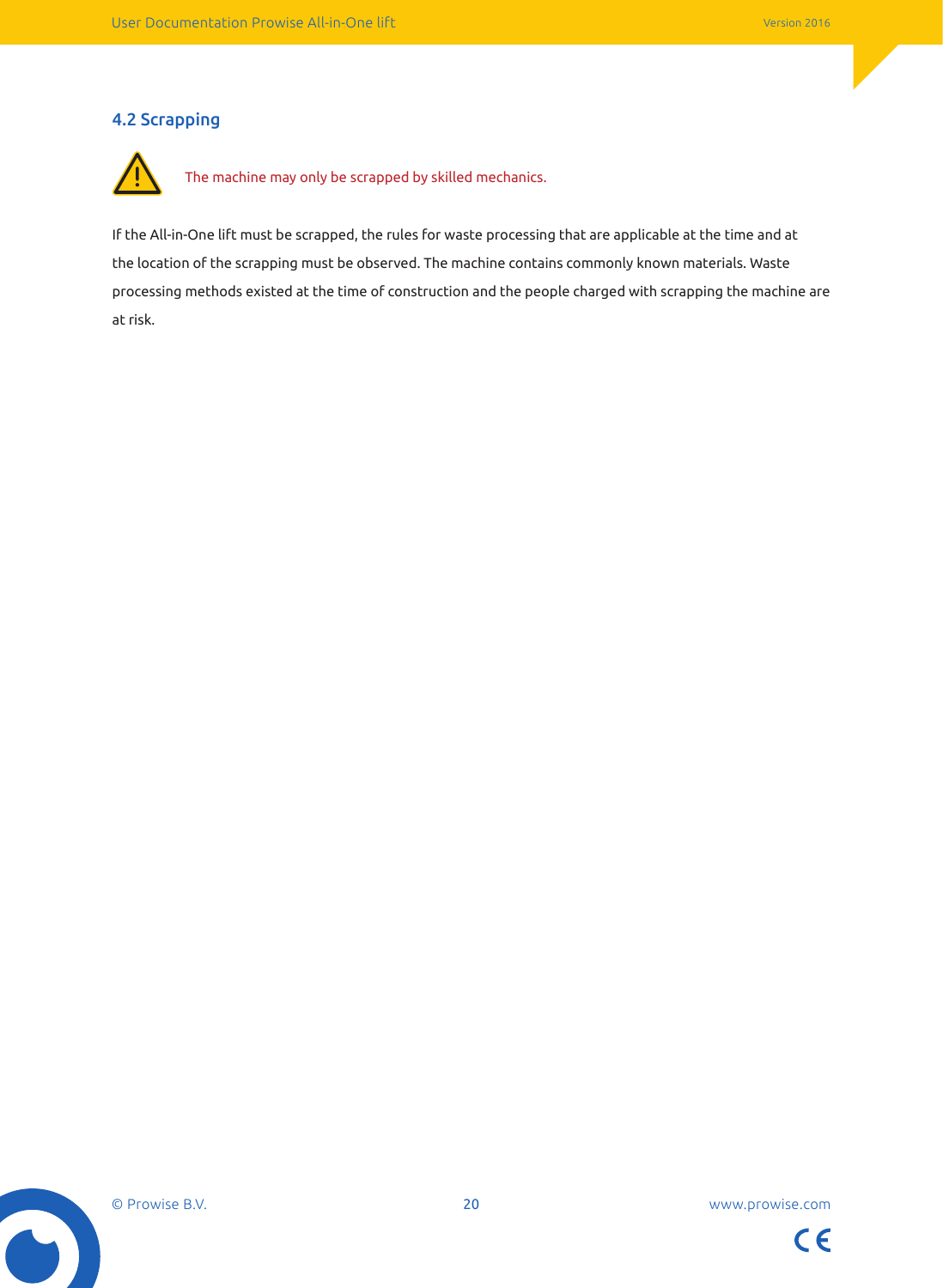# 5 Signs on the machine

## 5.1 Type plate

The type plate contains the following information:

EC marking: Name: Address: Serial number: Date: **CE** Prowise B.V. Luchthavenweg 1b 6021 PX Budel BW.LIFT.X 15-Dec-14

### 5.2 Warnings

See chapter 2, Safety.